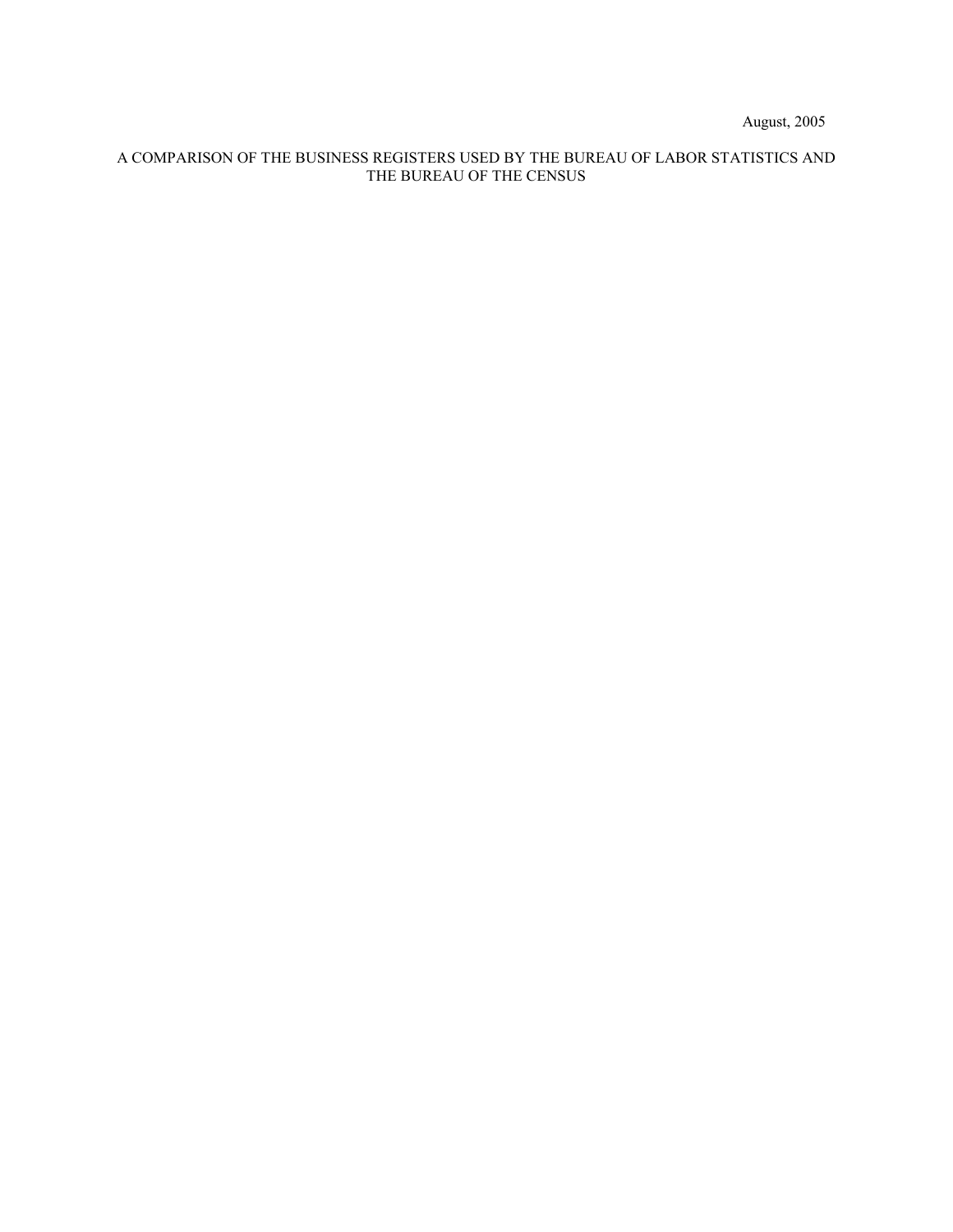**AUTHORS:** Randy Becker, Joel Elvery, Lucia Foster, C.J. Krizan, Sang Nguyen, and David Talan1

## **KEY WORDS: Business register, business list.**

# **1. Introduction**

The Bureau of Labor Statistics (BLS) and the Bureau of the Census (BOC) each hold separate list files of the universe of U.S. businesses created from independent sources. These business lists serve a number of critical functions including: (1) creating the sampling frames from which surveys and censuses are drawn, (2) providing the data for tabulations of business activity for BOC's *County Business Patterns* and BLS' *Employment and Wages Annual Averages,*  (3) providing benchmarks for survey data, and (4) providing aggregates from surveys and censuses drawn from the lists which are combined by agencies such as the Bureau of Economic Analysis to create national economic indicators. As such, similarities and differences in these lists are of critical interest. BLS and BOC have initiated a project to compare and contrast the two registers and to look for opportunities to improve the lists through data sharing.

As a brief historical background, BLS and BOC embarked on a similar comparison project in 1998. The earlier project focused on comparing the two business lists at the micro level for the total number of establishments, employment, payroll, industry classification, geographic location, and business structures. Although substantial progress was made in illuminating similarities and differences in these variables over the two lists, the project was suspended before any analysis could be done on the underlying reasons for the patterns that were found. The subsequent passage of the Confidential Information Protection and Statistical Efficiency Act (CIPSEA) in 2002 rekindled interest in the comparison project. Its passage means that there is a greater potential for data sharing between the two agencies, though outstanding issues must be resolved for data sharing to begin. In 2004, BLS and BOC restarted the comparison project.

1 The authors' affiliations are as follows: Elvery and Talan, BLS and Becker, Foster, Krizan, and Nguyen, BOC. This report is released to inform interested parties of ongoing research and to encourage discussion of work in progress. The views expressed on methodological and technical issues are those of the authors and not necessarily those of the U.S. Census Bureau. The views expressed do not reflect the official positions or policies of the Bureau of Labor Statistics or the views of other staff members.

The current comparison project will have two major stages of analysis: analysis of published aggregate data and analysis of confidential micro data. The aggregate analysis will compare the number of establishments, employment, and payroll for the reference year 2001 at the national, sectoral, and state levels. The results from this macro analysis are intended to motivate and help guide the micro analysis in the second stage of the project. In that stage, data from the two business registers will be matched at the micro level using a numerical identifier common to both datasets. The micro analysis will follow two main lines of inquiry. The first line of inquiry will build upon the aggregate comparison and will look more deeply at similarities and differences across the datasets for the reference year 2001. The second line of inquiry will evaluate differences in the ability of the two registers to identify births and deaths in a timely fashion for the reference years 2000 to 2003.

This paper reports on preliminary results from the first stage, the aggregate analysis. We compare 2001 data from BOC's *County Business Patterns* to data from BLS' *Quarterly Census of Employment and Wages*. We show that some of the differences between these sources are due to differences in which industries are included in the tabulations. However, important differences remain. The upcoming micro-data comparison work will enable us to pursue these questions further.

# **2. The Business Registers**

This section briefly describes the functions of the two business registers and their underlying data sources. BLS' business register is a list of active business establishments in the U.S. BLS' business register is compiled as part of its Quarterly Census of Employment and Wages (QCEW) program. These data are aggregated and published in *Employment and Wages Annual Averages*. Aggregated *monthly* employment and *quarterly* wage and establishment data are released quarterly through BLS' website and press releases. These data cover the quarter that ended six months prior. BLS' *quarterly* Business Employment Dynamics data, which measure gross job gains and gross job losses, are derived from the register data and are released seven months after the relevant quarter ends. The micro data also serve as a national sampling frame and benchmark for BLS establishment surveys, including the monthly Current Employment Statistics and Producer Price Index surveys. The BLS business register includes *monthly* data on employment and *quarterly* data on total wages, industry classification, and geographic location. For ease of exposition, we will refer to total wages as "payroll".

This paragraph discusses some features of the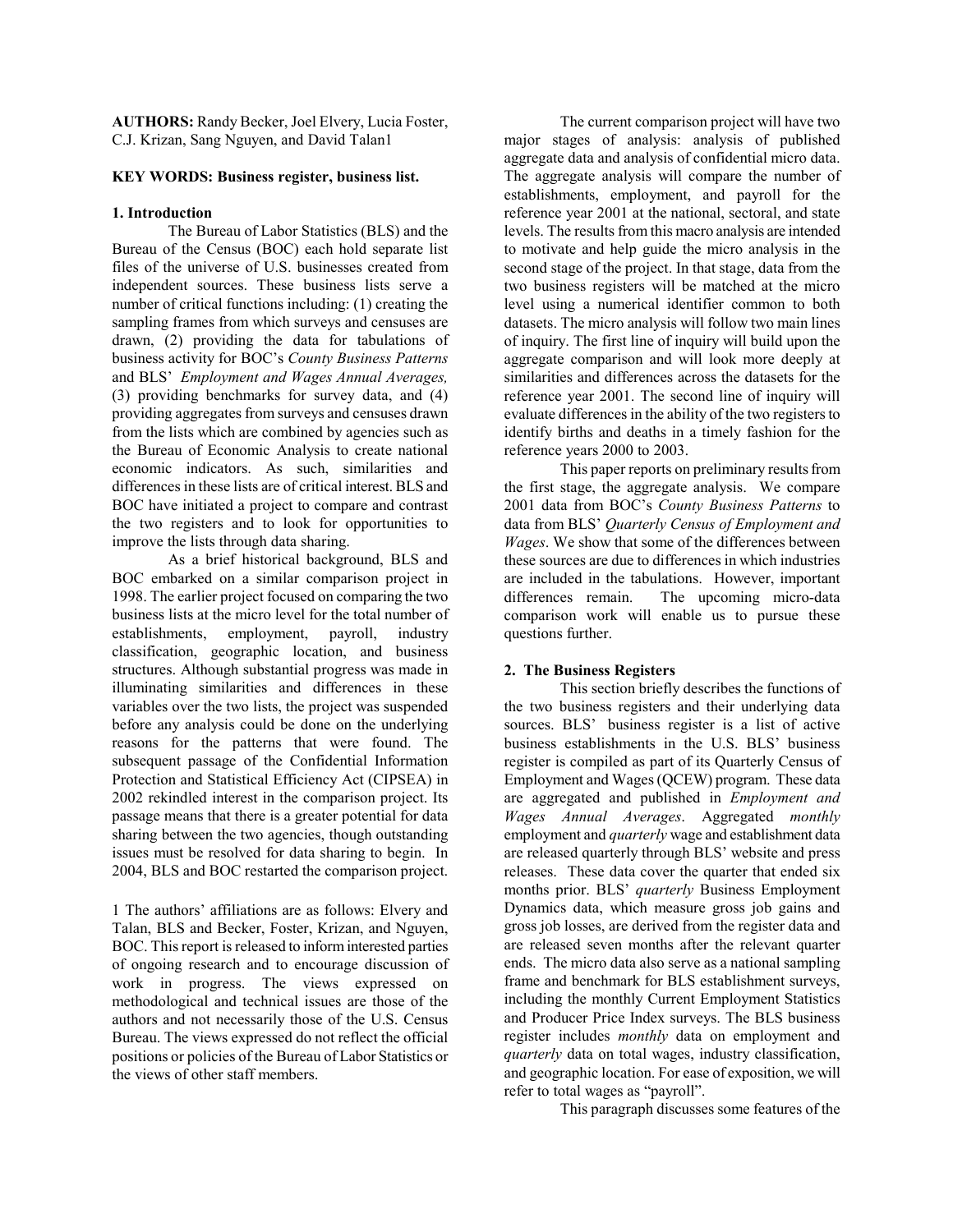BLS business list that are relevant for this paper. For a more complete discussion, see Searson and Farmer (1997). BLS' principal sources of information on businesses are the State Workforce Agencies (SWA). U.S. businesses report to SWAs in compliance with the State Unemployment Insurance (UI) laws. Businesses report quarterly wages and monthly employment each quarter using their state assigned unemployment insurance identification number. New businesses are required to submit an initial status determination form for unemployment insurance purposes. This report includes their federal Employer Identification Number (EIN). Nearly all new employers are identified through the initial status determination process while a few are identified through the UI claims process and UI field auditor investigations. The BLS business register also incorporates information from the Multiple Worksite Report (MWR). The MWR collects monthly employment and quarterly wage information on establishments associated with multi-establishment firms within a state for about 110,000 firms each quarter. The largest employers file consolidated reports that can cover multiple states. It can be difficult to link together the establishments of enterprises with multiple EINs. Finally, industry and geography codes are verified through the Annual Refiling Survey (ARS) which is sent out to one-third of all businesses on a rotating basis so that all businesses are surveyed once every three years.

BOC's business register is also a list of active U.S. business establishments. The main function of BOC's business register is to serve as the basic source from which economic census and survey sampling frames are drawn. These BOC surveys cover a wide variety of economic topics and are published at monthly, quarterly, and annual frequencies. For example, the BOC business register serves as the sampling frame for the Annual Survey of Manufacturers (ASM). The BOC business register also provides data on business activity for the annual *County Business Patterns*. The BOC business register includes *annual* data on the number of employees, payroll, industry classification, and geographic location. The BOC business register also has information allowing establishments to be linked to their parent firm.

The following description of the BOC business register is a brief synopsis of what can be found in Walker (1997). The Internal Revenue Service (IRS) is the initial source of information on businesses for the BOC business register. The IRS provides information on the existence of these businesses, their location, and their operating status from their Business Master File and from Business Income Tax and Payroll Tax forms. The IRS uses the EIN as the primary identifier. In addition to the IRS data, the BOC receives other

administrative record data, primarily concerning industrial classification codes, from the Social Security Administration (SSA). BOC also receives information on location, industry, and ownership type from BLS. The information from industry is the most extensively used, BOC receives information for about 1 million establishments (most of which are small). The business register includes information from the quinquennial Economic Census and the annual Company Organization Survey (COS). The Economic Census covers virtually the entire U.S. economy and collects detailed economic data from all multi-unit establishment companies and large sample of singleestablishment companies on a mandatory basis. Information for those small single-establishment companies not included in the mailout comes from IRS and SSA administrative records. The COS is an annual mandatory survey that covers about 52,000 of the more than 250,000 multi-unit companies. Every fifth year, the COS collection is superseded by the Economic Census.

# **3. Known Differences in the Registers**

Before starting our comparison of the published data, it is important to recognize the known areas of differences. While it is not possible to describe all of the differences here, the following discussion highlights some of the known differences. The four main types of differences are differences in collection, scope, data definitions, and reference period.

One collection difference is that the COS is a mandatory survey collected annually for a sample of firms at the national level. Since the COS is collected at the national level, it is possible to link establishments to their parent firms. The MWR is collected quarterly at the state level and covers multiple establishment firms that have a total of 10 or more workers in their nonprimary worksites. The MWR is mandatory in 27 states. While the timing of the Economic Census means that there are certain years in which the maintenance of the BOC business register is more comprehensive, the BOC business register is updated continuously. The updating of the BLS business list, which is done quarterly, is less cyclical.

 Concerning scope, BLS includes but BOC excludes the following sectors of the private economy from published data: agricultural production, pensions and other funds, trusts and other accounts, postal workers, and private households. BLS has partial coverage of railroad transportation establishments while BOC excludes the industry. BOC excludes most government establishments, but includes hospitals, retail liquor stores, university publishers, and Federal Reserve Banks. BLS covers government establishments for all levels of government, but these are not included in the private industry data we use in this paper. While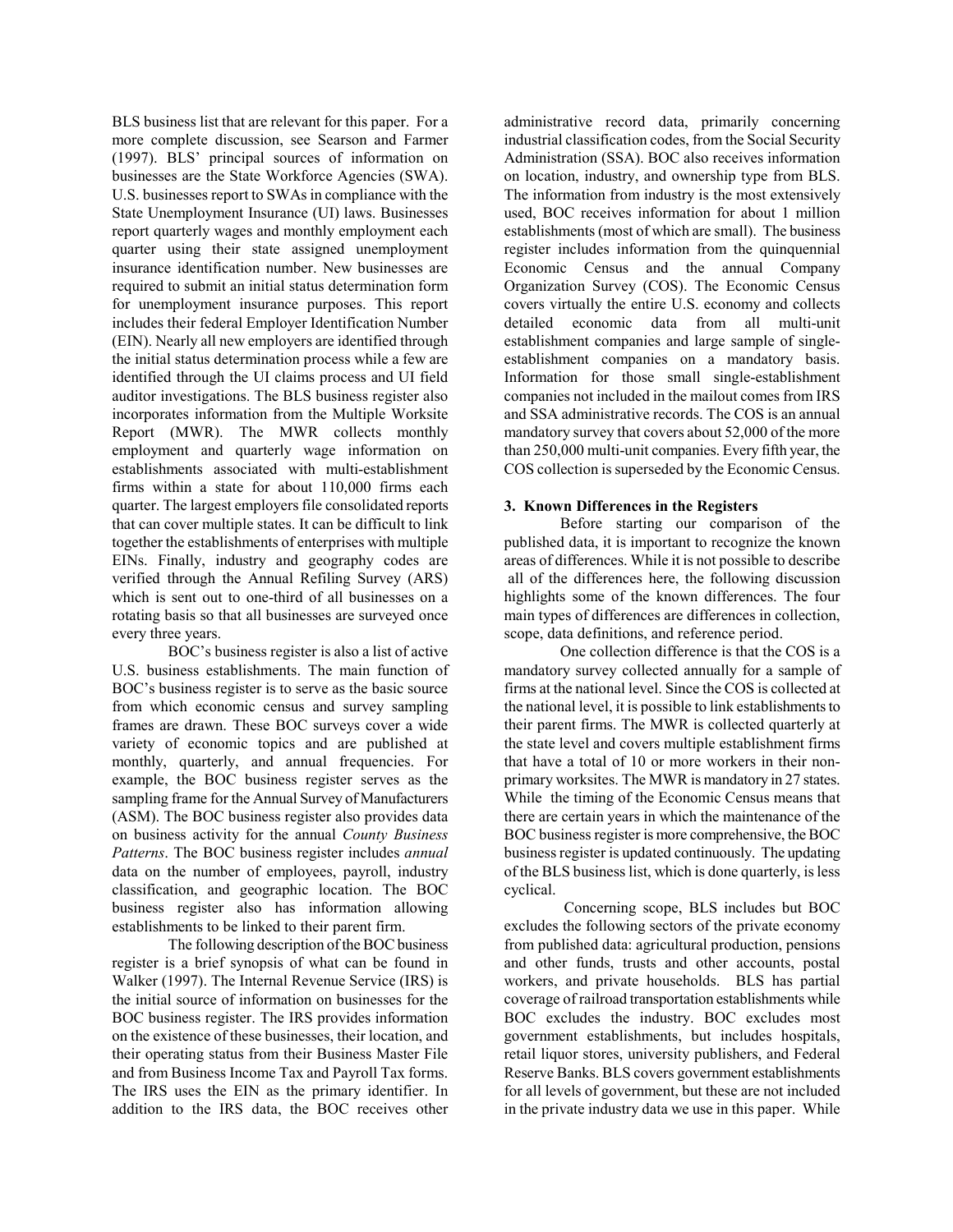both agencies cover most nonprofits, certain nonprofits have the option to remain out of the UI system and therefore are not covered by the BLS business register. BOC classifies auxiliaries as a separate industry while BLS follows the North American Industry Classification System (NAICS) and classifies such establishments by their primary activity.

The definition of an active establishment varies over datasets. BOC defines active establishments as those with positive payroll at *any time* in the year. In contrast, an establishment must have payroll of \$1,500 in any one quarter or at least one employee for 20 or more weeks to be covered initially for UI purposes and thus in the BLS published data. Some states extend coverage further; exact coverage information is available through the Employment and Training Administration. Once covered, establishments remain in the BLS data until they have zero employment for three consecutive quarters. Therefore, the BLS establishment figures include some establishments that have zero employment and payroll in 2001 while BOC excludes establishments with zero payroll. The reason for this difference is that the BLS data is quarterly while the BOC data is annual. The definition of employment in the two datasets is similar, but the definition of payroll differs. The BOC definition includes taxable pension contributions while the BLS definition does not.

There are also differences in the reference periods that might affect our comparison. The BOC reference period for establishment counts is for existence at any point in time in the year. The annual BLS establishment count is the average number of establishments reported by quarter over the year, though quarterly counts are available. The BOC employment number is the number of employees at the establishment for the week that includes March  $12<sup>th</sup>$ . BLS reports all monthly employment and the annual average employment. We exclusively use the March  $12<sup>th</sup>$  employment measures to enhance comparability within this article. BLS employment counts include

# **4. Comparison at the National Level**

Even with these known differences, it is interesting to compare statistics derived from each business list. We compare the number of establishments, employment, and payroll from each agency for 2001. We focus on 2001 because it is the primary reference year for the planned micro-data comparison project. The BLS statistics are from the 2001*Quarterly Census of Employment and Wages* data available through BLS' website and the BOC statistics are from the 2001 *County Business Patterns* data available through BOC's website. We look at percentage differences between the sets of statistics both as BLS relative to BOC and BOC relative to BLS.

We present two sets of numbers for comparison: one with no adjustment for coverage differences and the other with the best possible adjustment using published data. The industries covered by *County Business Patterns* data are a subset of the ones covered by *Quarterly Census of Employment and Wages*, so we restrict the BLS data to be more comparable to the BOC data. To do this, we subtract the following industries from the private sector BLS data (NAICS in parentheses): Crop and Animal Production (111 and 112); Rail Transportation (482); Postal Service (491); Insurance and Employee Benefits Funds (5251); Trusts, Estates, and Agency Accounts (52592); and Private Households (814). We also add government sector employment in hospitals (622) and retail liquor stores (4453). The remaining differences in coverage are due primarily to what establishments are covered by each agency rather than what industries or ownership categories are covered.

We look first at the data that adjusts for coverage differences only by restricting the BLS data to the private sector. These figures are in columns 1 through 3 of Table 1. The most substantial difference between the two agencies is in the count of establishments. The BOC count of establishments is

| Table 1: National-level comparisons of BOC and BLS published data with and without scope adjustments, 2001 |             |             |             |             |             |             |             |  |
|------------------------------------------------------------------------------------------------------------|-------------|-------------|-------------|-------------|-------------|-------------|-------------|--|
|                                                                                                            | (1)         | (2)         | (3)         | (4)         | (5)         | (6)         | (7)         |  |
|                                                                                                            | BOC.        | <b>BLS</b>  | $(2 - 1)/1$ | $(1 - 2)/2$ | <b>BLS</b>  | $(5 - 1)/1$ | $(1 - 5)/5$ |  |
| Establishments                                                                                             | 7,095,302   | 7,724,967   | 8.87%       | $-8.15%$    | 7,213,611   | 1.67%       | $-1.64%$    |  |
| Employment                                                                                                 | 115,061,184 | 108,932,804 | $-5.33\%$   | $5.63\%$    | 108,916,710 | $-5.34\%$   | 5.64%       |  |
| Payroll (millions)                                                                                         | 3,989,086   | 3,952,152   | $-0.93\%$   | $0.93\%$    | 3,972,605   | $-0.41%$    | 0.41%       |  |
| Adjusted scope?                                                                                            | $- -$       | No.         | No          | No          | Yes         | Yes         | Yes         |  |

*Source and notes:* See text.

workers covered by the UI system, which means that interns and work-study employees may not be counted even in covered establishments. BLS and BOC report payroll as the total annual value.

7.095 million while the BLS count is 7.725 million. This difference of about 630,000 establishments translates to 8-9 percent of the total number of establishments for either register. Although BOC has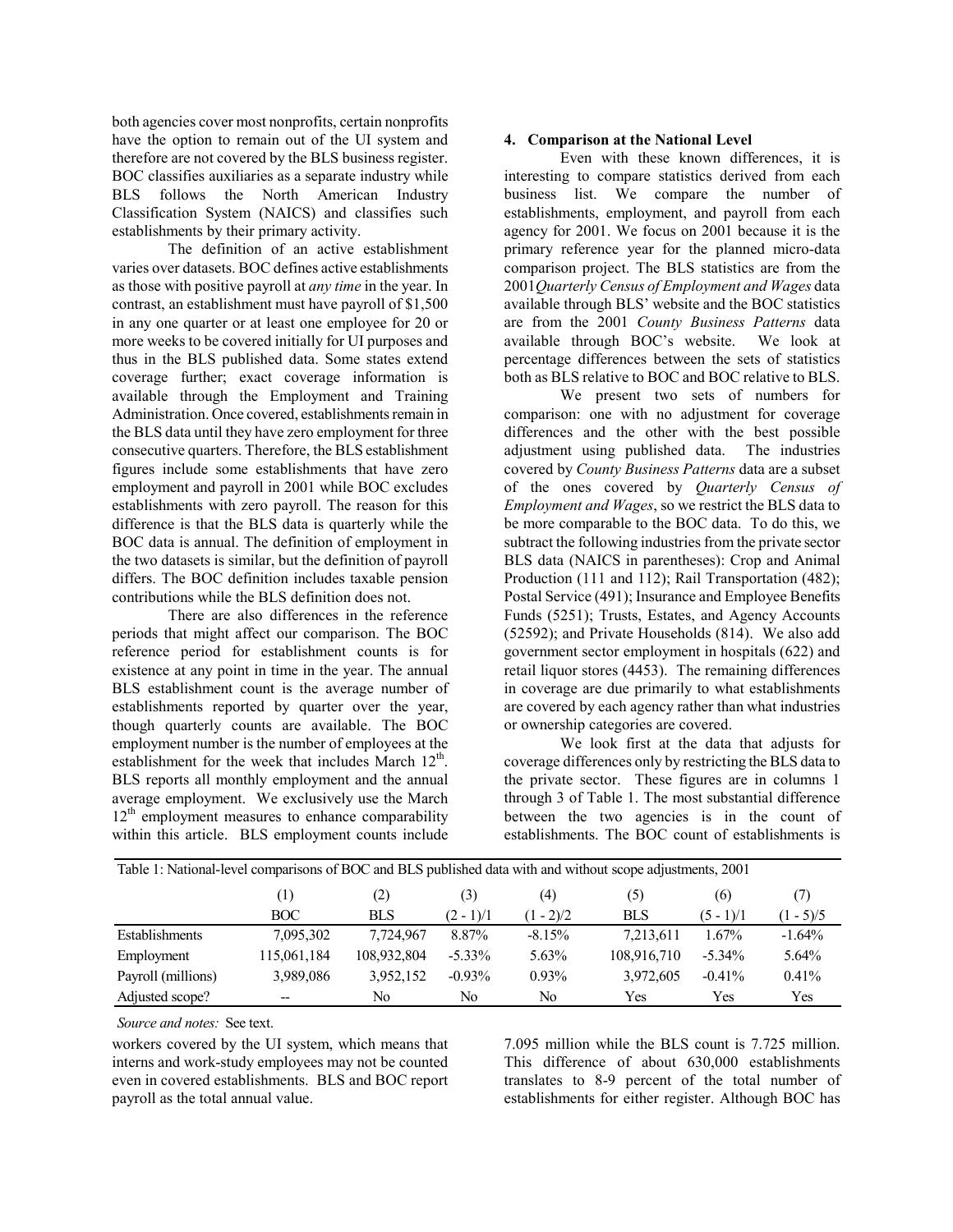fewer establishments than does BLS, it has more employment than does BLS. The BOC measure of employment is 115.1 million and the corresponding BLS measure is 108.9 million. The difference between the agencies' employment figures is 6.2 million which translate to about 5-6 percent of total employment on either register. The BLS payroll figure is about \$37 million lower than the BOC figure, which is less than one percent of either agency's payroll figure.

We next consider the figures adjusted for difference in scope, presented in Columns 1, 5, 6, and 7 of Table 1. Controlling for scope brings the BLS establishment count to 7.213 million. This brings the difference between the two agencies' establishment counts down to about 118,000 establishments. Controlling for scope reduces the BLS employment count by approximately 16,000 and increases the difference in employment counts slightly. The difference between the agencies' employment figures is 5.64 percent of the BLS employment count and 5.34 percent of the BOC employment count. Finally, controlling for scope differences increases BLS payroll to 3.97 trillion and reduces the difference in the agencies' payroll figures to 0.41 percent of payroll.

We find that making some simple adjustments for what industries are covered by each agency brings the statistics from the two sources closer together. This reduces the difference in establishment counts by 80 percent and reduces the difference in payroll by over half. However, the difference in employment rises by 0.2 percent. It is interesting to note that the BLS establishment count is higher than the BOC count, while the BLS figures for employment and payroll are lower than the BOC figures. These results are similar to what Walker (1997) found comparing similar data from 1994. Most likely, this reflects differences in treatment of zero payroll establishments and the greater frequency of the MWR relative to the COS, both of which could elevate BLS establishment counts relative to BOC. As the agencies pursue micro-data comparison, we hope to learn more about this pattern.

## **5. Comparison at the Sectoral Level**

 We next compare the data across the two business registers at the sectoral level. We use sectoral data that is adjusted for scope in the way discussed above. One limitation of the 2001 sectoral comparison is that the BOC data is classified on a NAICS 1997 basis while the BLS data is classified on a NAICS 2002 basis. The sectors impacted by the NAICS revision are Construction, Wholesale Trade, Retail Trade, and Information. We compare 2-digit NAICS sectors, which should limit the impact of the difference in codes. The sectors excluded from the analysis are: Agriculture, Unclassified, and BOC's Auxiliary category.

 The sectoral level data is presented in the graphs in Figure 1. BLS values are on the horizontal axes while BOC values are on the vertical axes. The graphs have labeled points for each sector and a line which represents perfect agreement. For sectors above (below) the line, BOC data is higher (lower) than BLS data. The legend to Figure 1 provides the definitions of the sector labels.

 The sectoral level establishment count plots are in the top panel of figure one. Exactly half of the sectors have higher establishment counts in BLS data than BOC data. Of the five sectors that have more than 5 million employees according to either agency and with establishment counts that differ by more than 10 percent (Construction, Manufacturing Wholesale Trade, and Professional Services, and Other Services), the BOC count is higher than BLS count only for Other Services. The largest differences are in Other Services (where BOC has 186,302 more establishments than BLS) and Wholesale Trade (where BOC has 136,293 fewer establishments than BLS). Note that the NAICS revision impacts two of the sectors with establishment counts that differ by more than 10 percent, Construction and Wholesale Trade.

 We next compare the employment figures from BOC and BLS, seen in the middle panel of Figure 1. Of the sectors that have more than 5 million employees according to either agency, only Finance and Insurance, Administrative Services, and Other Services have employment that differs by more than 10 percent. The sectors with the top three largest differences are highest in the BOC data. The three sectors and the size of the difference are: Other Services (1.62 million), Administrative Services (1.36 million), and Management (1.15 million).

 Finally, we compare the sector level total payroll figures (bottom panel of Figure 1). Payroll is more similar than establishment counts across the two sources. Of the sectors with greater than 5 million employees, the difference in payroll is greater than 10 percent only for Manufacturing, Administrative Services, and Other Services. The two sectors with the largest difference in payroll across the two data sources are Management and Manufacturing. Management payroll is \$94.8 billion lower in the BLS data than in the BOC data while manufacturing payroll is \$86.4 higher in the BLS data.

 Half of the sectors have higher employment, payroll, and establishment counts in one agency's data. Mining, Manufacturing, and Transportation are higher in all three measures in the BLS data. Utilities, Finance and Insurance, Management, Education, Arts, and Other Services are the sectors that are higher in the three measures in the BOC data.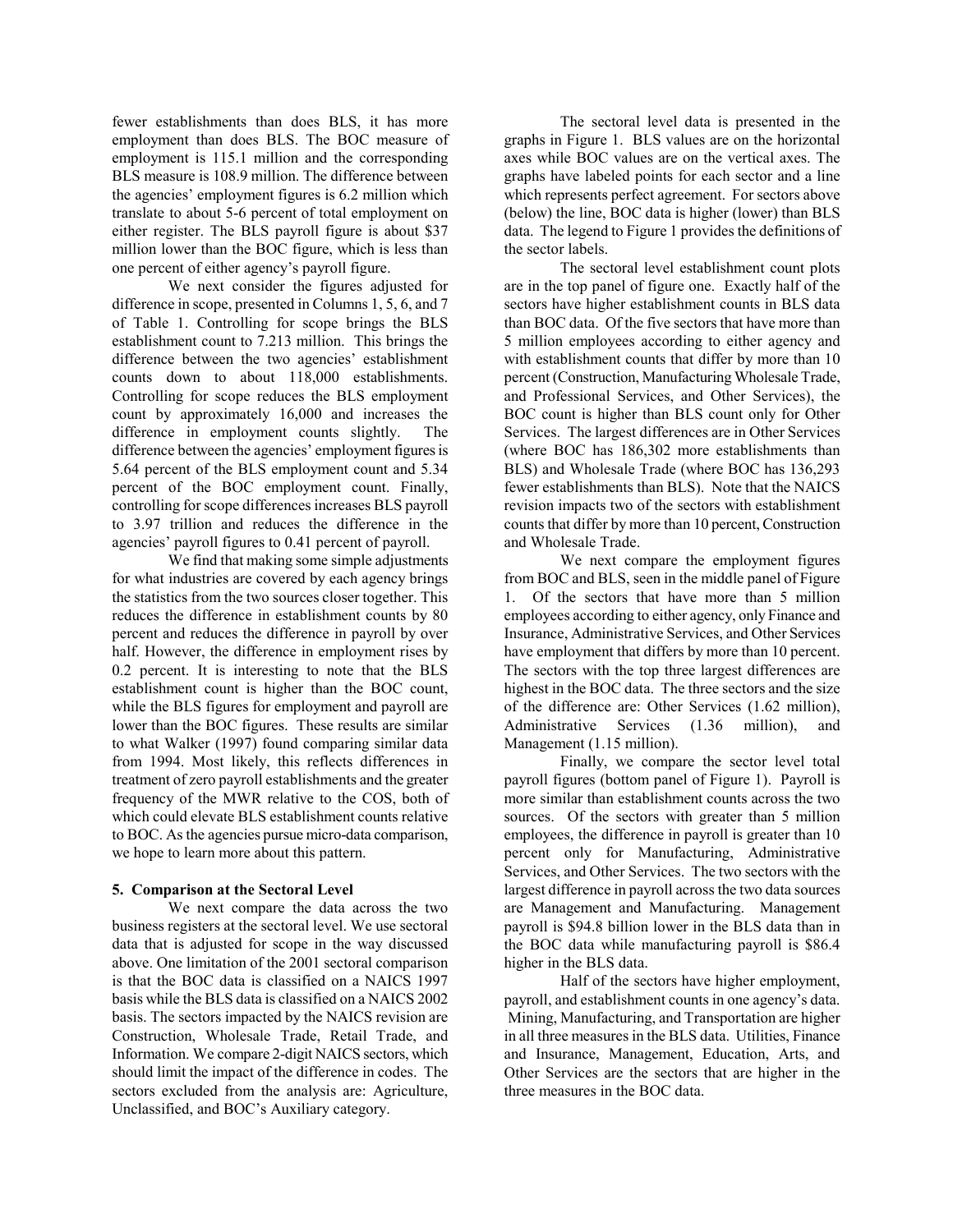#### **6. Comparison at the State Level**

We next compare establishments, employment, and payroll at the state level for the reference year 2001. There are a number of reasons that state level data may differ. If the relevance of scope and definitional differences vary across states, we might expect to see heterogeneity in the differences between the two sources across states. This kind of heterogeneity may also occur if there are some differences in the quality of the data collected by the SWAs or if state level data collection provides more accurate state geographic codes than national level collection. We do indeed find differences across the states in how closely the two datasets match each other. While it is true that the national pattern of discrepancies in establishment number and employment are found in most states (i.e. BLS has more establishments, BOC has more employment), the differences vary across states.

Above we show how important it is to control for scope differences when comparing the BOC and BLS business list data. Due to suppression of some data cells, we can not implement all of the adjustments for coverage differences at the state level. The numbers quoted in this section reflect numbers adjusted for all of the differences not involving suppressed cells. This means that in some states we can implement all of the scope adjustments, while in other states we can not. For this reason, we do not include state level graphs or tables. Also, for this discussion we will treat the District of Columbia as equivalent to a state, giving us 51 areas to compare.

We first look at state variation in the establishment counts. In 33 states, the establishment counts are higher in the BLS data than in the BOC data. The average across states in the percent difference in establishment count is 3.9 percent of BOC count and 3.3 percent of the BLS count. There are nine states where the percentage difference in establishment counts is greater than ten percent of the BOC count, all of which have higher counts in the BLS data than the BOC data. In ascending size of the percent difference, these states are: HI, KY, SC, ID, UT, RI, MT, NH, and DC. Most of these states have small establishment counts relative to other states.

Next we look at differences in employment. In 48 states, the BOC has higher employment than BLS. The average percent difference across states is 4.9 percent of BLS employment and 4.7 percent of BOC employment. All four states where the difference in employment is greater than ten percent of BLS employment have higher employment in the BOC data. In ascending order of the percent difference, these states are: DE, MA, CT, and NJ.

Finally we consider the differences across states in payroll. While at the national level BOC payroll is

higher than BLS payroll, in 27 states BOC payroll is lower than BLS payroll. Averaging across states, the BLS payroll figure is slightly higher and the percent difference is 0.27 percent of BOC payroll and 0.16 of BLS payroll. Alaska, which has higher BOC payroll than BLS payroll, is the only state where the percent difference in payroll is greater than 10 percent.

#### **7. Conclusions**

We have found that in 2001, data derived from the BLS business register has more establishments than that derived from the BOC business register. The BOC data has more employment and payroll than the BLS data. We find that restricting the BLS data to the set of industries and ownership classes covered by the BOC data brings the establishment counts and payroll figures close to one another, but the employment differences are not markedly affected. There is heterogeneity when we turn to the sectoral analysis. For example, there are some sectors in which one agency has higher figures for the number of establishments, employment, and payroll. Looking at the state level data, the differences in number of establishments and employment are reflected in almost every state. There are some interesting differences in the size of these discrepancies by state.

The results of the aggregate comparison will be instrumental in determining the direction of the comparison at the micro level. It is not possible to fully understand the differences between the two registers without analyzing the micro level data. It is expected that the results of the micro analysis will prove to be very useful in guiding the two agencies as they improve their individual business registers.

### **References**

Searson, Michael A. and Tracy E. Farmer. "Quality of the Bureau of Labor Statistics' Business Establishment List as a Sampling Frame." Paper presented at 1997 Joint Statistical Meetings.

Walker, Ed. "The Census Bureau's Business Register: Basic Features and Quality Issues." Paper presented at 1997 Joint Statistical Meetings.

U.S. Bureau of the Census. *County Business Patterns*. Internet distributed files cbp01us.txt and cbp01 ind.txt.

 U.S. Bureau of Labor Statistics. *Quarterly Census of Employment and Wages, 2001*. Internet distributed files nt00us01.enb and allsta01.enb.